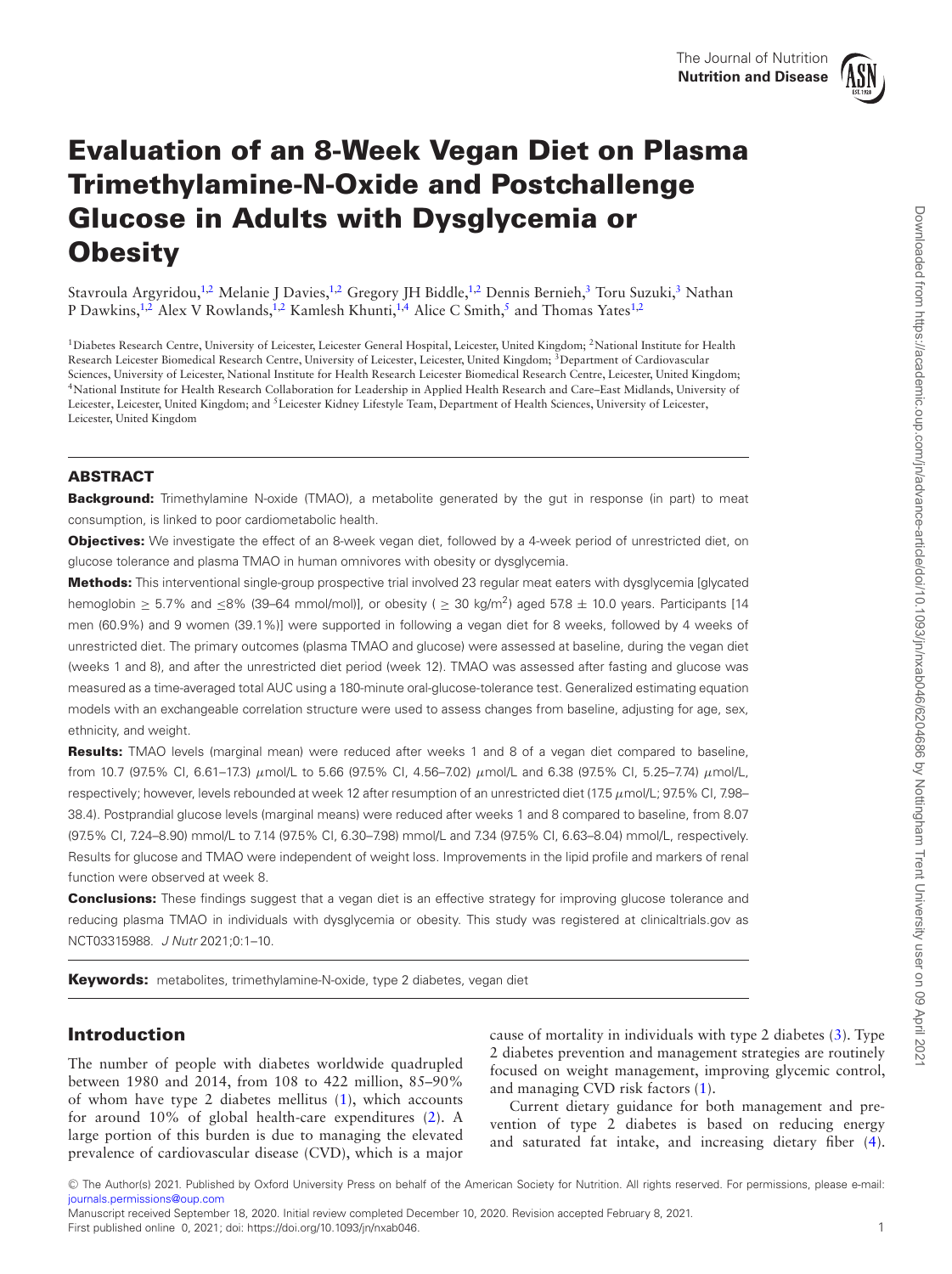Observational evidence has also suggested that plant-based diets are additionally associated with improved lipid profiles, lower prevalences of heart disease, and a reduced risk of cancer, with intervention studies further suggesting that vegan diets may be more efficacious in the management of type 2 diabetes than diets based on current dietary guidance [\(5–7\)](#page-8-4). Coupled with the WHO classification of processed meat as a class 1 carcinogen and red meat as a class 2A carcinogen [\(8\)](#page-8-5), this has led to growing public interest in the health benefits of plant-based diets. However, there is a lack of consensus across health-care organizations. which in part may be attributed to the lack of intervention studies or elucidated mechanisms linking high levels of meat consumption to poor cardiometabolic health. Higher production of trimethylamine N-oxide (TMAO) with high meat consumption could underlie poor cardiovascular health [\(9\)](#page-8-6). TMAO is synthesized in the liver from trimethylamine (TMA) through the action of flavin-containing monooxygenase 3 [\(9\)](#page-8-6). TMA is generated by gut microbiota in response to nutrients for which meat and eggs are the major dietary sources, such as choline and carnitine [\(9\)](#page-8-6). Interest in and understanding of the role of TMAO in health and disease has increased over the last decade, with higher TMAO levels consistently associated with an elevated risk of CVD and mortality [\(10,](#page-8-7) [11\)](#page-8-8). In addition, those with dysglycemia have elevated levels of TMAO, while animal studies have suggested that ingestion of TMAO may promote insulin resistance and impaired glucose tolerance [\(12\)](#page-8-9).

Despite the mounting evidence linking TMAO to adverse health outcomes, much less is known about the impact of dietary interventions on circulating TMAO levels. Intervention studies to date have predominately focused on elevations in TMAO after ingesting animal products or choline/carnitine supplements in healthy populations  $(9, 13-15)$  $(9, 13-15)$ . There has been a lack of research investigating whether eliminating animal products from the diet can reduce TMAO levels along with improving cardiovascular health. Whether eliminating the primary dietary factors known to contribute to the production of TMAO actively leads to a meaningful reduction in circulating TMAO, and the impact of such an intervention in those at risk of cardiometabolic disease, is not known.

The aim of this study was to test the hypothesis that eliminating animal products from the diet will result in reduced levels of TMAO and improved glucose tolerance in individuals with obesity or dyglycemia.

Address correspondence to TY (e-mail: [ty20@leicester.ac.uk\)](mailto:ty20@le.ac.uk).

# **Methods**

#### **Design**

This was a single-center, interventional, single-group, prospective efficacy trial conducted at the Leicester Diabetes Centre, Leicester, UK. The study consisted of 3 phases: baseline, an 8-week vegan diet, and 4 weeks of unrestricted diet resumption. Measurement visits were conducted at baseline (visit 1; week 0), at 1 week after introducing the vegan diet (visit 2; week 1), at completion of the vegan diet (visit 3; week 8), and after 4 weeks of unrestricted diet resumption (visit 4; week 12). Recruitment and study procedures were conducted between October 2017 and January 2019. This study was approved by the West of Scotland Research Ethics Service (17/WS/0184). All participants gave written informed consent.

#### **Participants**

Recruitment was conducted through primary care, where patient databases were searched for those meeting the following inclusion criteria: aged between 18 and 75 years; either overweight (white participants, BMI  $\geq$  25 kg/m<sup>2</sup> to < 30 kg/m<sup>2</sup>; South Asian/black participants,  $\geq$  23 kg/m<sup>2</sup> to < 27.5 kg/m<sup>2</sup>) with glycated hemoglobin (HbA1c)  $\geq$ 5.7% and  $\leq$ 8% (39–64 mmol/mol) identified within the last 36 months or obese (white participants, BMI  $\geq$  30 kg/m<sup>2</sup>; South Asian/black participants,  $\geq$  27.5 kg/m<sup>2</sup>); not taking any form of glucoselowering medication currently or within the last 60 days; no current or recent (within 6 months) oral antibiotic or steroid use; nonsmoker; and no ongoing CVD. In addition, participants self-reporting as vegan, vegetarian, or occasional meat eaters (<3 portions of meat/fish per week) were excluded.

#### **Intervention**

After eligibility was confirmed and baseline assessments were completed, each participant had a 90-minute consultation with a research dietitian during which weekly menu plans and shopping lists were developed and personalized to the participants' diet, personal preferences, and habitual energy intake. Information about the range of vegan products commonly available from popular supermarkets was provided, along with education on how to read and interpret food labels for the inclusion of animal products. Participants visited the center on 2 separate occasions during the intervention (week 1 and week 8 of the vegan diet). In addition, the research dietician provided individualized follow-on telephone support between face-toface visits on a 10–14-day basis. After the end of the 8-week vegan diet, participants were asked to resume their normal, unrestricted diet. Participants were asked to continue their preexisting medication regimens throughout.

Portion sizes, energy intake, and the macronutrient content of the diet were unrestricted. A research dietician made unannounced telephone calls to each participant to administer a 24-hour diet recall. These recalls were not statistically analyzed, but allowed the investigators to check compliance rates and provide additional dietary counseling as needed. In addition, a 3-day dietary record was completed by each participant at baseline and at weeks 1, 8, and 12, with each record including 2 weekdays and 1 weekend day. For statistical purposes, nonadherence to the study protocol was defined according to the following criteria: *1*) 2 or more portions of meat, poultry, fish, or egg reported during 24-hour recalls; or *2*) if one-third or more of captured compliance scales (from 0, "non-compliant," to 10, "fully compliant") list a score of 5 or less.

#### **Primary Outcomes**

We defined 2 primary outcomes a priori: glucose tolerance in an oralglucose-tolerance test (OGTT) and fasting plasma TMAO.

#### *Oral-glucose-tolerance test.*

The participants were requested to consume a vegan meal the evening before their baseline visit and then consume the same meal before subsequent visits to standardize the OGTT test. All participants were required to fast  $\geq$ 10 hours prior to the OGTT (drinking water was

This work was supported by the National Institute for Health Research (NIHR) Leicester Biomedical Research Centre, Leicester, UK (to SA, MJD, GJHB, DB, TS, NPD, AVR, ACS, and TY); NIHR Applied Research Collaboration East Midlands (to KK).

Author disclosures: The authors report no conflicts of interest.

The funding source had no role in study design, data collection, data analysis, data interpretation or writing of the report. The views expressed are those of the authors and not necessarily those of the National Health Service, the NIHR or the Department of Health and Social Care.

Supplemental Tables 1–5 are available from the "Supplementary data" link in the online posting of the article and from the same link in the online table of contents at [https://academic.oup.com/jn/.](https://academic.oup.com/jn/)

Abbreviations used: CVD, cardiovascular disease; eGFR, estimated glomerular filtration rate; GEE, generalized estimating equations; HbA1c, glycated hemoglobin; OGTT, oral-glucose-tolerance test; tAUC, total AUC; TMA, trimethylamine; TMAO, trimethylamine-N-oxide.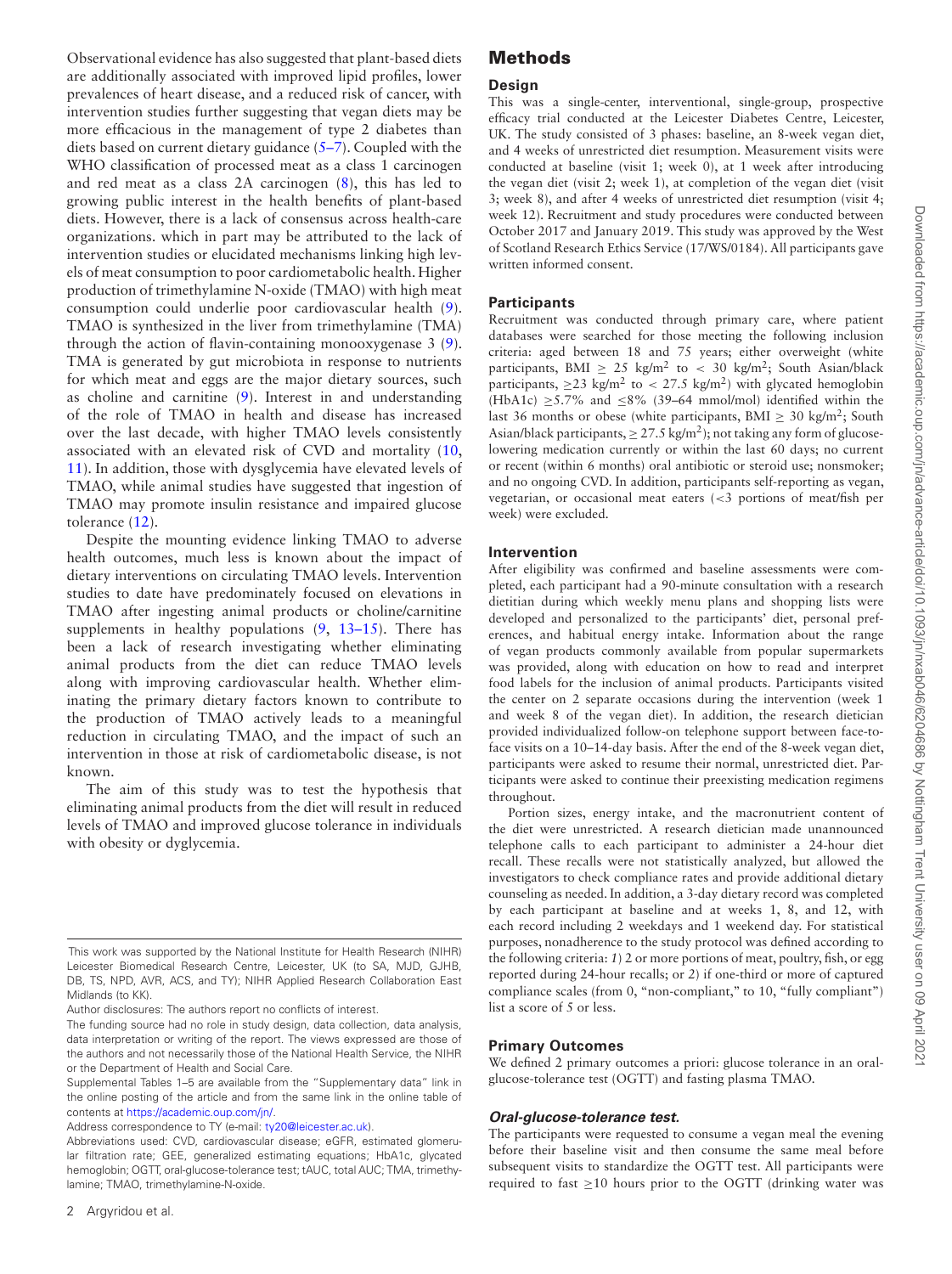allowed). Participants were asked to avoid general exercise and drinking alcohol, coffee, and caffeinated tea in the 48 hours before each OGTT. The OGTT involved collecting fasted blood samples and then ingesting 75 g of anhydrous glucose (300 ml Rapilose) with further blood samples collected at 30, 60, 120, and 180 minutes [\(16\)](#page-8-11). Glucose was analyzed on the day of collection by the University Hospitals of Leicester pathology department using the Hexokinase method via an automated analyzer (ADVIA XPT clinical chemistry analyzer, Siemens Healthineers). Plasma was collected by centrifugation at 1500 x g for 10 minutes and stored in −80◦C freezers. Insulin was analyzed from these plasma samples collectively at the end of the trial using Magnetic Luminex Assays (R&D Systems). Each sample was run in duplicate to ensure reliability of readings, and duplicate sample values with ≥20% variability were reanalyzed. OGTT data were used to derive the total AUC (tAUC) using the trapezoidal rule; tAUC values for insulin and glucose were then time averaged, as has been reported previously [\(17\)](#page-8-12). Resulting values represent the mean glucose and insulin concentrations during the OGTT; values are therefore referred to as the average postprandial response.

#### *TMAO measurement.*

Fasted blood samples collected during the OGTT were also used for the assessment of plasma TMAO levels. A sample analysis was conducted in duplicate using stable isotope dilution [D9-TMAO (98.0% purity)], followed by an ultra-performance LC–tandem MS analysis. This was performed on a Shimadzu Nexera X2 LC-30AD coupled with a Shimadzu 8050 triple quadrupole mass spectrometer (Shimadzu Corp., Kyoto, Japan), using optimized conditions of a previously described method, which produced a CV of 3.6% [\(18\)](#page-8-13).

# **Secondary outcomes**

#### *Bio-anthropometric measurements.*

Information on current smoking status, family history of type 2 diabetes, medication status, and ethnicity was obtained after an interviewadministered questionnaire with a health-care professional. Systolic and diastolic blood pressure measurements (mm Hg) were taken after participants had rested in a seated position for 5 minutes, using a digital monitor and a standard cuff maintained at the level of the heart. Three measurements were taken at 2-minutes intervals; the first measurement was disregarded, and the mean of the last 2 was used for analysis.

Body weight (Tanita TBE 611; Tanita) and height (Leicester Height Scale) were measured to the nearest 0.1 kg and 0.5 cm, respectively. The subsequent values were used to compute BMI ( $\text{kg/m}^2$ ). Waist circumference was measured over light clothing between the lower rib margin and the iliac crest and recorded to the nearest 0.5 cm.

Body composition was assessed using DXA (GE Lunar iDXA Series model) by a fully qualified technician. Each participant's body composition was measured at 2 visits (baseline and week 8). A DXA scan was used to assess each participant's body fat mass and fat-free mass, as well as body composition within segments.

Serum total cholesterol (esterase and cholesterol oxidase conversion, followed by a Trinder end point), HDL cholesterol (Trinder reaction following elimination of chylomicrons), triglycerides (GPO-Trinder), urea (urease enzymatic method), and creatinine (Jaffe reaction) were measured by individuals blinded to the participants within routine clinical laboratories at the University Hospitals of Leicester laboratories via an automated analyzer (ADVIA XPT clinical chemistry analyzer, Siemens Healthineers). HbA1c was analyzed using the HPLC method on a Tosoh G11 analyzer (Tosoh Corp., Shiba). Centrifuged plasma samples stored in −80°C freezers were analyzed for C-reactive protein using Magnetic Luminex Assays (R&D Systems). LDL cholesterol was calculated as: total cholesterol − (triglyceride/2.2) – HDL cholesterol. The estimated glomerular filtration rate (eGFR) was calculated by the modification of diet in a renal disease study equation: 186  $\times$ (creatinine/88.4) − 1.154 × (age) − 0.203 × (0.742 if female) × (1.210 if black) [\(19\)](#page-8-14). The urea to creatinine ratio was estimated [urea/(creatinine/1000)].

#### *Physical activity.*

The participants were asked to maintain their normal physical activity levels throughout the intervention. Physical activity was measured using an accelerometer worn 24 hours a day on the wrist (GENEActiv, Activinsights Ltd; ±8-g sensor). Raw acceleration data were captured at 20 Hz. Data were captured at baseline (2 weeks  $+ 5$  days) and throughout the intervention (8 weeks) and follow-up period (4 weeks). Data were processed in the GGIR open access package in R (RStudio, version 1.10–4; http:/cran.rproject.org) using methods previously described [\(20\)](#page-8-15) to generate time spent inactive, in light intensity physical activity, and engaged in 1-minute bouts of moderate-to-vigorous physical activity.

#### **Statistical analysis** *Sample size.*

A 20% reduction in glucose tAUC was anticipated as a conservative estimate for the intervention effect based on previous dietary interventions  $(5, 21)$  $(5, 21)$  $(5, 21)$ . Therefore, given that the SD for glucose tAUC values has previously been found to represent 27% of the mean in those at high risk of type 2 diabetes [\(22\)](#page-8-17), resulting in a standardized difference of 0.74, and assuming a significance of 0.025 (allowing for 2 primary outcomes), a power of 80%, and an intra-individual correlation of 0.5 across repeated measures, a total of 20 participants were required.

Using data generated from a previous study showing a reduction in TMAO of  $1.74 \mu$ mol/L was associated with improved cardiometabolic health with an SD of 2.06  $\mu$ mol/L [\(23\)](#page-9-0), this sample size also provides over 80% power to detect a meaningful change in TMAO, assuming a significance of 0.025 (allowing for 2 primary outcomes) and intra-individual correlation of 0.5 across repeated measures.

#### *Analysis.*

This analysis was conducted using IBM SPSS Statistics (version 24.0). In order to investigate the effect of an 8-week vegan diet on postprandial glucose and TMAO levels compared to baseline, generalized estimating equation (GEE) models were used. GEE models were built with an exchangeable correlation structure to allow for analyses of repeated measurements at baseline, 1 week, 8 weeks, and 12 weeks. Postprandial glucose was analyzed using a normal distribution with an identity link, whereas TMAO displayed a skewed distribution and was therefore analyzed assuming a gamma distribution with an identity link. In order to investigate the extent to which changes in the primary outcomes are influenced by changes to body weight or lifestyle factors, 2 models were developed: Model 1 remained unadjusted for covariates, while Model 2 was adjusted for age, sex, ethnicity, and weight as repeated (time-varying) covariates. Significant main effects for the models were explored through post hoc tests comparing each follow-up to baseline. Secondary outcomes were analyzed using the same approach. A Pearson correlation matrix was used to investigate the correlation between the change in TMAO and change in postprandial glucose at each time point. We considered 2-tailed *P* values of 0.025 or less statistically significant for main effects to allow for the inclusion of 2 primary outcomes. Results are presented as means (97.5% CIs), unless stated otherwise.

#### *Sensitivity analysis.*

In order to assess whether changes in glucose were independent of changes in TMAO and vice versa, models were mutually adjusted. Model 2 was also further adjusted for diet macronutrient composition or physical activity to assess whether changes in the primary outcomes were independent of any changes to macronutrient composition and physical activity.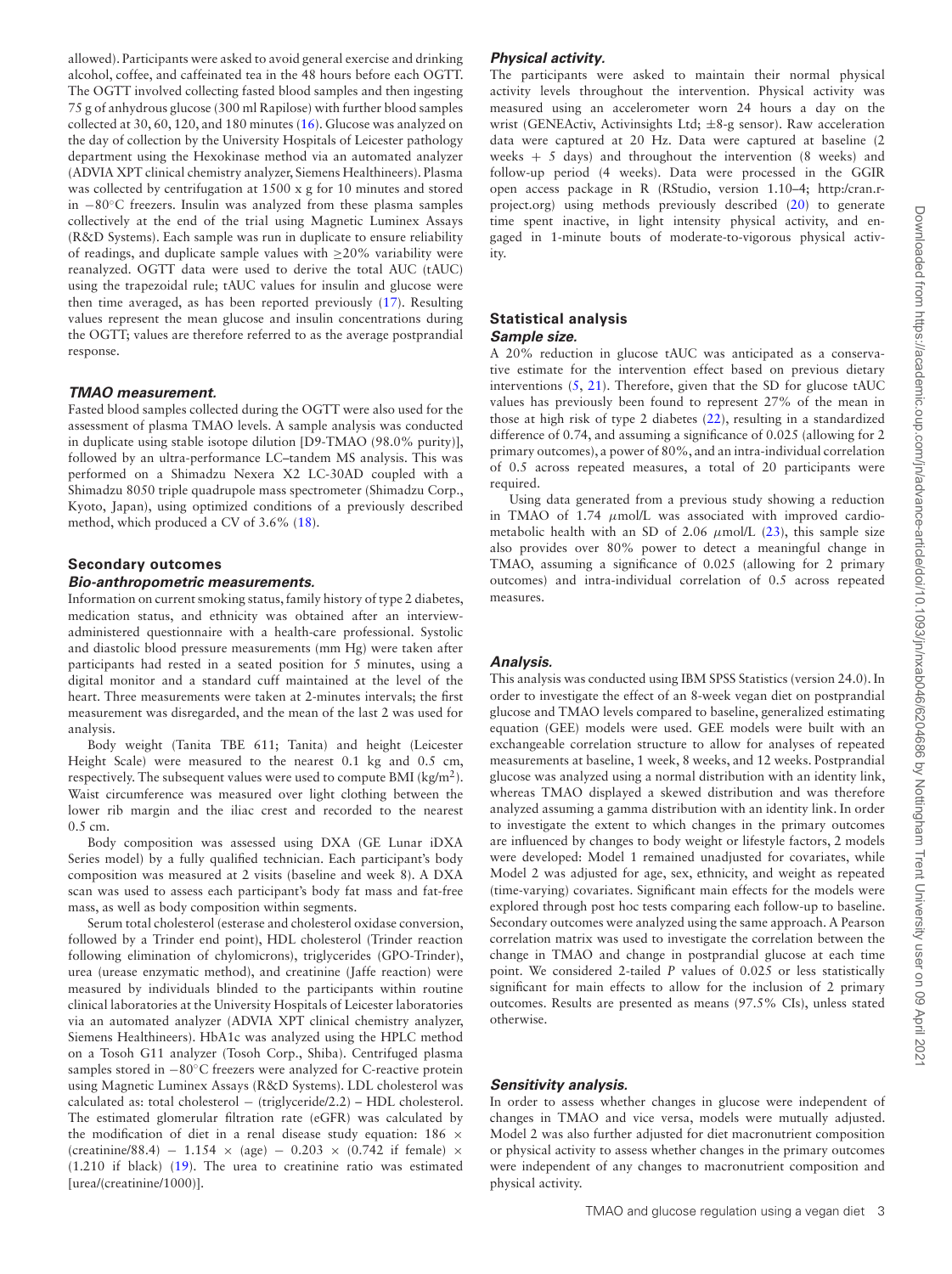<span id="page-3-0"></span>

**FIGURE 1** Flowchart of participants through the Plant Your Health trial. Numbers are original to this manuscript.

# **Results**

Invitation letters were sent to identified eligible participants  $(n = 918)$ , and 47 replies were received. Of 47 individuals screened by telephone using a prescreening questionnaire, 32 met the inclusion criteria to attend the baseline visit. A total of 28 individuals were identified as eligible at the baseline visit (**[Figure 1](#page-3-0)**). Reasons for exclusion were HbA1c values outside the required range  $(n = 1)$ , a BMI lower than the required range  $(n = 1)$ , and reluctance to change diet  $(n = 2)$ . A total of 23 individuals completed the study. The other 5 participants withdrew from the study: 3 because they did not tolerate the diet, 1 due to being unable to commit time, and 1 due to loss to follow-up.

A total of 14 male and 9 female individuals aged  $57.8 \pm 10.0$  years completed the trial. Among completers, medications remained unchanged throughout the intervention. The bio-anthropometric, physical activity, and dietary characteristics of included participants at baseline are displayed in **[Table 1](#page-4-0)**. Participants had a median daily energy intake of 1799 kcal, with 50%, 34%, and 16% of energy intake coming from carbohydrates, fat, and protein, respectively. Over the 3-day food diary data collection period, participants also reported a median of 1 serving of meat per

4 Argyridou et al.

day, 1 serving of eggs every 3 days, and no servings of fish.

#### **Dietary composition and compliance with the intervention**

Dietary variables throughout the intervention are presented in **[Table 2](#page-5-0)**. The mean compliance rating—evaluated using a compliance scale weekly throughout the intervention (a maximum of 10 points)—was 9.83 ± 0.56 (see **Supplemental Table 1**), with no participants meeting the nonadherence criteria of 2 or more portions of meat, poultry, fish, or egg during the previous 24 hours. In addition, no servings of meat were recorded during the food diary data collection in week 1 (visit 2) or week 8 (visit 3). The removal of meat from the diet resulted in a significant reduction to protein and saturated fat intakes during weeks 1 and 8, with fiber intake increased during week 1 [\(Table 2\)](#page-5-0). Energy intake was significantly reduced during week 1, but not at other time points.

#### **Primary outcomes** *Glycemic control and TMAO.*

Postprandial glucose levels were significantly (*P* < 0.025) reduced by 12% at week 1 (visit 2) and by 9% at week 8 (visit 3)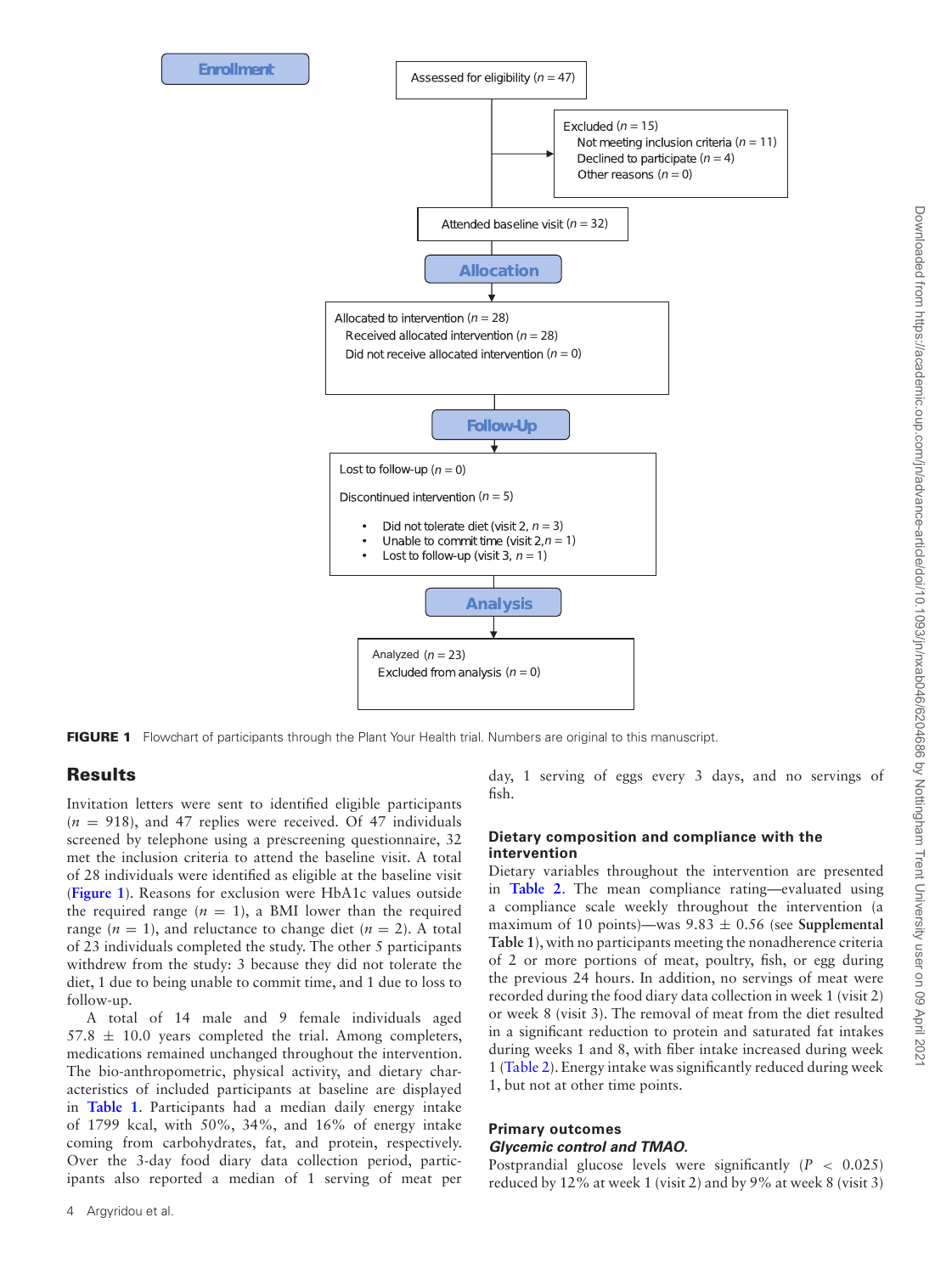<span id="page-4-0"></span>

|                | <b>TABLE 1</b> Bio-anthropometric, physical activity, and dietary |
|----------------|-------------------------------------------------------------------|
|                | characteristics of the Plant Your Health study participants       |
| $(n = 23)^{1}$ |                                                                   |

| Characteristics                                                          | Baseline data                      |
|--------------------------------------------------------------------------|------------------------------------|
| Age, y                                                                   | $57.8 \pm 10.0$                    |
| Sex, $n\left(\%\right)$                                                  |                                    |
| Men                                                                      | 14 (60.9)                          |
| Women                                                                    | 9(39.1)                            |
| Smoking status, n(%)                                                     |                                    |
| Never smoked                                                             | 17 (73.9)                          |
| Ex-smokers                                                               | 6(26.1)                            |
| Ethnicity                                                                |                                    |
| White European                                                           | 13 (56.5)                          |
| Other                                                                    | 10 (43.5)                          |
| Medication, n(%)                                                         |                                    |
| Statin                                                                   | 9(39.1)                            |
| Antiplatelet                                                             | 2(8.7)                             |
| Anticoagulant                                                            | 1(4.3)                             |
| Diuretic                                                                 | 2(8.7)                             |
| Alpha blocker                                                            | 1(4.3)                             |
| Beta blocker                                                             | 1(4.3)                             |
| Calcium channel blocker                                                  | 8(34.8)                            |
| Ace inhibitors                                                           | 6(26.1)                            |
| Anti-depressive drugs                                                    | 6(26.1)                            |
| Thyroid drugs                                                            | 3(13.0)                            |
| Daily nutritional supplements (Vitamin D)<br>Gastrointestinal medication | 4 (17.4)                           |
|                                                                          | 7 (30.4)                           |
| BMI, kg/m2<br>Waist circumference, cm                                    | $35.2 \pm 6.6$<br>$112.1 \pm 13.7$ |
| $DXA^2$                                                                  |                                    |
| Fat mass, Kg                                                             | $42.3 \pm 15.5$                    |
| Lean mass, Kg                                                            | $50.1 \pm 9.0$                     |
| Visceral fat, Kg                                                         | $2.1 \pm 1.3$                      |
| Total tissue fat, % body weight                                          | $45.0 \pm 6.8$                     |
| Systolic BP, mmHg                                                        | $135 \pm 16$                       |
| Diastolic BP, mmHg                                                       | $84 \pm 13$                        |
| HbA <sub>1c</sub> , $%$                                                  | $6.0 \pm 0.3$                      |
| Serum biochemistry                                                       |                                    |
| Total cholesterol, mmol/L                                                | $4.8(4.2 - 6.0)$                   |
| HDL cholesterol, mmol/L                                                  | $1.3(1.1-1.5)$                     |
| LDL cholesterol, mmol/L                                                  | $2.6(2.2 - 3.7)$                   |
| Triglycerides, mmol/L                                                    | $1.6(1.1 - 2.5)$                   |
| Creatinine, $\mu$ mol/L                                                  | 70.0 (57.0–79.0)                   |
| Urea, mmol/L                                                             | $5.1(4.3 - 6.0)$                   |
| UCR                                                                      | 56.5 (51.6-67.05)                  |
| eGFR, mL $\cdot$ min <sup>-1.1.73 m<sup>-2</sup></sup>                   | 96.7 (86.4-113.3)                  |
| Plasma biochemistry                                                      |                                    |
| TMAO, $\mu$ mol/L                                                        | $7.7(4.9 - 9.9)$                   |
| CRP, mg/L                                                                | $3.9(1.6 - 5.5)$                   |
| Average postprandial glucose response, mmol/l                            | $7.9(7.2 - 9.0)$                   |
| Average postprandial insulin response, mIU/L                             | 100.2 (64.8-135.5)                 |
| Dietary intake, unit/d                                                   |                                    |
| Energy, Kcal/d                                                           | 1799 (1410-2136)                   |
| Carbohydrate, g/d                                                        | 214 (142-246)                      |
| Fiber, g/d                                                               | $20(15 - 27)$                      |
| Non-starch polysaccharides, g/d                                          | $15(11 - 20)$                      |
| Protein, g/d                                                             | 74 (62-98)                         |
| Fat, g/d                                                                 | 68 (52-83)                         |
| Saturated fat, g/d                                                       | 22 (15–27)                         |
| Accelerometer variables <sup>2</sup>                                     |                                    |
| Wear time, h/day                                                         | 24 (23-24)                         |
| Light-intensity physical activity, min/day                               | 165 (135-196)                      |
|                                                                          | <i>Continued</i>                   |

#### **TABLE 1** (Continued)

| Characteristics        | Baseline data |
|------------------------|---------------|
| MVPA, min/day          | 21 (13-38)    |
| Inactive time, min/day | 724 (665-777) |

<span id="page-4-1"></span><sup>1</sup>Values are means  $\pm$  SDs or medians (IQRs), unless otherwise indicated.  $n = 23$ . BP, blood pressure; CRP, C-reactive protein; eGFR, estimated glomerular filtration rate; HbA1c, glycated hemoglobin; MVPA, moderate to vigorous physical activity; TMAO, trimethylamine-N-oxide; UCR, urea to creatinine ratio.

 $2$ Inactive time was defined as up to 40 mg; light intensity as 40–100 mg; and MVPA as 100+ mg. MVPA included the total MVPA of at least 1-minute bouts.

compared to baseline. Levels remained significantly  $(P < 0.025)$ lower than baseline at week 12 (visit 4) after resumption of an unrestricted diet. Results were independent of age, sex, ethnicity, and weight (data displayed in **[Figure 2](#page-7-0)** and [Table 2\)](#page-5-0), and were also independent of changes to diet macronutrient composition (**Supplemental Table 2**).

Plasma TMAO was significantly  $(P < 0.025)$  reduced by 47% at week 1 (visit 2) and by 40% at week 8 (visit 3) of the vegan diet compared to baseline. Levels rebounded and were not different from baseline at week 12 (visit 4) after resumption of an unrestricted diet. Results were independent for age, sex, ethnicity, and weight (data displayed in [Figure 2](#page-7-0) and [Table 2\)](#page-5-0), and were also independent of changes to diet macronutrient composition (Supplemental Table 2).

No significant correlations between changes in TMAO and changes in glucose tolerance were observed from 1 time point to the next, except for an inverse correlation between week 8 and week 12 ( $r = -0.50$ ;  $P = 0.022$ ). In addition, the vegan diet affected TMAO and glucose tolerance through independent pathways, as adjusting the effect of the vegan diet on glucose for TMAO or vice versa produced results that were similar in magnitude and direction to the main findings (**Supplemental Table 3**).

# **Secondary outcomes**

#### *Bio-anthropometric measurements.*

Anthropometry and blood pressure measurements are presented in [Table 2.](#page-5-0) There were modest but significant  $(P < 0.025)$ reductions in weight after 8 weeks of the vegan diet; the change in weight was mostly derived from a significant loss of fat mass [\(Table 2\)](#page-5-0). There were no differences in waist circumference or systolic or diastolic BP in any of the models [\(Table 2\)](#page-5-0).

Biochemistry outcomes are presented in [Table 2.](#page-5-0) Total cholesterol, LDL cholesterol, and urea values were significantly (*P* < 0.025) lower at visits 2 and 3 compared to baseline in both models. HDL cholesterol was significantly  $(P < 0.025)$  lower at visit 2 compared to baseline in both models, but no difference was observed compared to baseline at any other visits. Urea and creatinine values, as well as the urea to creatinine ratio, were significantly  $(P < 0.025)$  lower and eGFR was significantly (*P* < 0.025) higher (within the normal range) after 8 weeks of a vegan diet (visit 3) compared to baseline [\(Table 2\)](#page-5-0). No differences were observed for triglyceride and C-reactive protein measurements in any of the models.

# *Physical activity.*

Physical activity variables are presented in **Supplemental Table 4.** The inactive time was significantly  $(P < 0.025)$  lower at visit 2 but remained largely similar at visits 3 and 4 compared to baseline. The amount of light-intensity physical activity was significantly  $(P < 0.025)$  higher at visit 4 compared to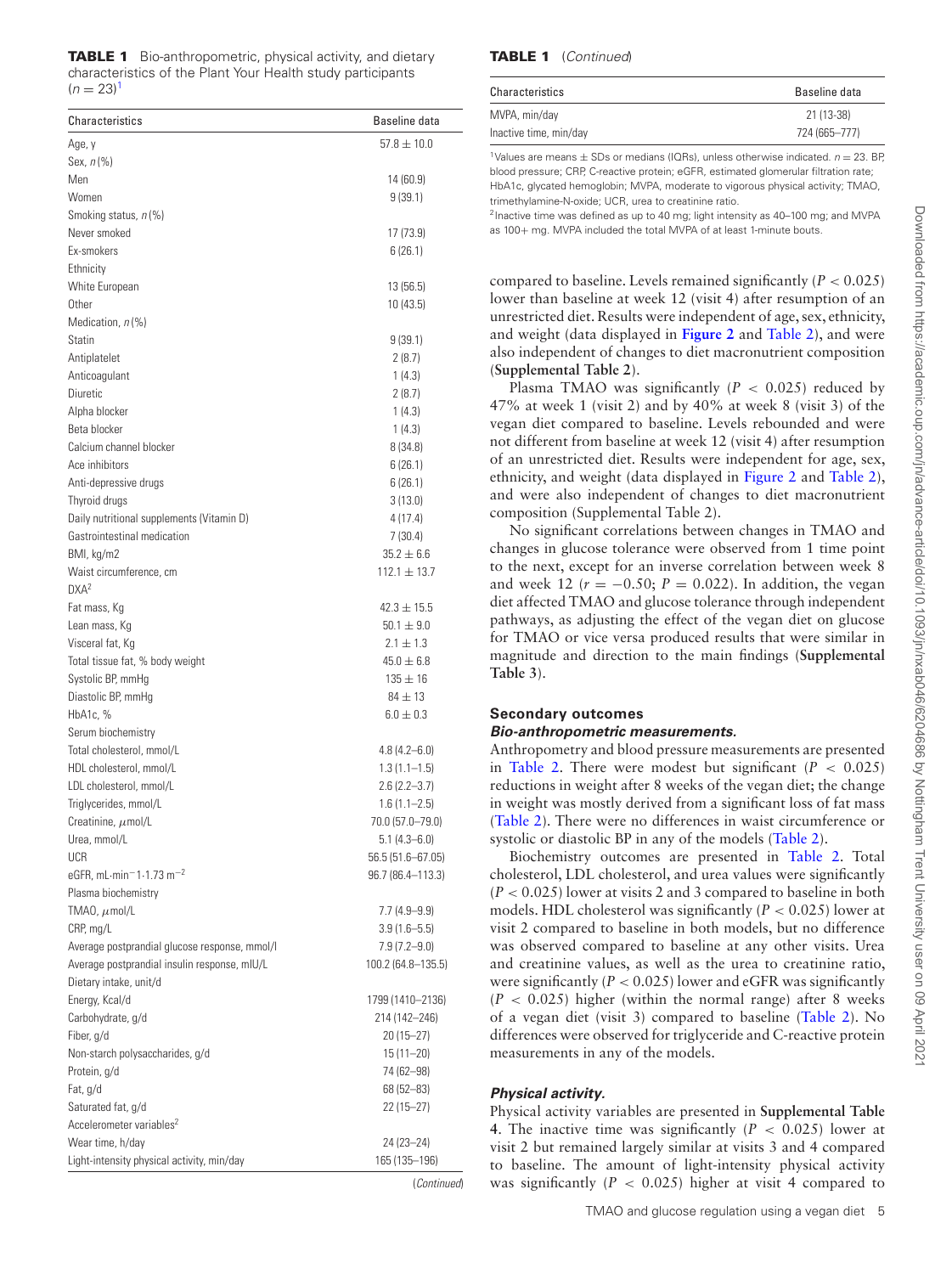| Variables                    | Model  | $\overline{\phantom{a}}$ | <b>Baseline</b>                                                         | п              | Week <sub>1</sub>               | n  | Week 8                             | п                       | Week 12                           | P for model |
|------------------------------|--------|--------------------------|-------------------------------------------------------------------------|----------------|---------------------------------|----|------------------------------------|-------------------------|-----------------------------------|-------------|
| Primary outcomes             |        |                          |                                                                         |                |                                 |    |                                    |                         |                                   |             |
| TMAO, µmol/L                 |        | 23                       | $10.7(6.61 - 17.3)$                                                     | 23             | $5.66$ $(4.56 - 7.02)^3$        | S. | $6.38(5.25 - 7.74)^2$              | 23                      | 16.2 (7.54-34.8)                  | 0.004       |
|                              |        |                          | 10.9 (6.79-17.6                                                         |                | $5.85(4.65 - 7.35)^3$           |    | $6.60(5.18 - 8.41)^2$              |                         | 14.7 (8.00-26.9)                  | 0.005       |
| Average postprandial glucose |        | 23                       | 8.07 (7.24-8.90                                                         | 20             | $7.14(6.30 - 7.98)^3$           | 23 | $7.34(6.63 - 8.04)^3$              | 21                      | 7.41 (6.64-8.18) <sup>3</sup>     | < 0.001     |
| response, mmol/L             |        |                          |                                                                         |                |                                 |    |                                    |                         |                                   |             |
|                              | $\sim$ |                          | 7.99 (7.17-8.82                                                         |                | $7.06$ (6.23-7.90) <sup>3</sup> |    | $7.34(6.73 - 7.95)^3$              |                         | $7.39(6.74 - 8.04)^3$             | < 0.001     |
| Secondary outcomes           |        |                          |                                                                         |                |                                 |    |                                    |                         |                                   |             |
| BMI, kg/m <sup>2</sup>       |        | 23                       | .38)<br>35.21 (32.31-38                                                 | $20\,$         | $34.85$ $(31.91 - 38.06)^3$     | 20 | $34.22$ (31.33-37.38) <sup>3</sup> | 20                      | 34.41 (31.44-37.65) <sup>3</sup>  | < 0.001     |
|                              |        |                          | 34.33 (32.01-36.81)                                                     |                | $33.96(31.61 - 36.50)^3$        |    | 33.33 (31.12-35.70) <sup>3</sup>   |                         | $33.50(31.25 - 35.91)^3$          | < 0.001     |
| Weight, kg                   |        | 23                       | 96.06 (86.47-106.72)                                                    | 23             | $95.20(85.64 - 105.84)^3$       | 23 | 93.44 (83.93-104.04) <sup>3</sup>  | 23                      | 93.92 (84.22-104.73) <sup>3</sup> | < 0.001     |
|                              |        |                          | 93.84 (86.87-101.37)                                                    |                | $92.99(86.06-100.49)^3$         |    | $91.15(84.58 - 98.23)^3$           |                         | $91.58 (84.91 - 98.77)^3$         | < 0.001     |
| Waist circumference, cm      |        | 22                       | (7.95)<br>111.48 (105.36-1                                              | 23             | 110.00 (104.06-116.28)          | 23 | $109.07(103.23 - 115.24)$          | 23                      | 110.23 (104.16-116.66)            | 0.170       |
|                              |        |                          | 7.26)<br>10.92 (104.92-1                                                |                | 09.41 (103.72-115.42)           |    | 08.41 (103.06-114.03)              |                         | 109.65 (103.72-115.93)            | 0.154       |
| Fat mass, kg                 |        | 23                       | 42.33 (35.82-50.03)                                                     |                |                                 | 23 | $40.78(34.35 - 48.42)^3$           |                         |                                   | < 0.001     |
|                              |        |                          | 39.33 (34.39-44.97)                                                     |                |                                 |    | 37.81 (33.08-43.21) <sup>3</sup>   |                         |                                   | < 0.001     |
| Lean mass, kg                |        | 23                       | 50.11 (46.15-54.41)                                                     |                |                                 | ಔ  | 48.90 (44.91 - 53.24) <sup>3</sup> |                         |                                   | < 0.001     |
|                              |        |                          |                                                                         |                |                                 |    | 50.38 (47.81-53.08)                |                         |                                   | 0.636       |
| Visceral fat, kg             |        | 23                       | $50.23 (47.81 - 52.78)$<br>$2.14 (1.62 - 2.84)$<br>$2.02 (1.67 - 2.44)$ |                |                                 | 22 | $2.06(1.57 - 2.70)^2$              |                         |                                   | 0.025       |
|                              |        |                          |                                                                         |                |                                 |    | $1.95(1.64 - 2.33)$                |                         |                                   | 0.112       |
| Energy, Kcal                 |        | 20                       | 1807 (1478–2135)<br>1803 (1446–2159)                                    | 20             | 534 (1230-1838) <sup>2</sup>    | 20 | 1576 (1299-1854)                   | $\overline{\mathbf{e}}$ | 1554 (1354-1754)                  | 0.100       |
|                              |        |                          |                                                                         |                | $1532(1199 - 1865)^2$           |    | 576 (1233-1919)                    |                         | 550 (1298-1803)                   | 0.105       |
| Carbohydrate, g              |        | 20                       | 207 (168-246)                                                           | 20             | 198 (163-234)                   | 20 | 221 (176-265)                      | σ                       | $179(154 - 204)$                  | 0.015       |
|                              |        |                          | 211 (168-254)                                                           |                | 202 (163-242)                   |    | 225 (173-276)                      |                         | 183 (152-214)                     | 0.012       |
| Fiber, g                     |        | 20                       | 21 (17-26)                                                              | 20             | $26(21-31)^2$                   | 20 | 28 (22-34)                         | $\overline{9}$          | $22(18-25)$                       | 0.036       |
|                              |        |                          | 22 (18-27)                                                              |                | 27 (22-32) <sup>2</sup>         |    | 29 (23-35)                         |                         | 23 (20-26)                        | 0.050       |
| Nonstarch polysaccharides, g |        | $\mathbb{Z}$             | 17 (13-20)                                                              | 20             | $19(14-22)$                     | 20 | $21(16-25)$                        | တ                       | $16(14-19)$                       | 0.269       |
|                              |        |                          | $17(13-20)$                                                             |                | 19 (15-22)                      |    | 21 (16-26)                         |                         | $17(14-20)$                       | 0.285       |
| Protein, g                   |        | 20                       | 77 (65-89)                                                              | 20             | 46 (38-55) <sup>3</sup>         | 20 | $51(42 - 60)^3$                    | თ                       | 73 (64-82)                        | < 0.001     |
|                              |        |                          | 77 (64-90)                                                              |                | 46 (36-56) <sup>3</sup>         |    | $51(41-62)^3$                      |                         | 72 (62-82)                        | < 0.001     |
| Fat, g                       |        | 20                       | $72(55 - 89)$                                                           | 20             | $57(40-73)^2$                   | 20 | $52(40-64)^2$                      | თ                       | $60(50 - 71)$                     | 0.029       |
|                              |        |                          | 70 (52-87)                                                              |                | $55(39-71)^2$                   |    | $51 (37 - 64)^2$                   |                         | $59(46 - 71)$                     | 0.031       |
| Saturated fat, g             |        | 20                       | 24 (19-32)                                                              | 20             | $13(9-19)^3$                    | 20 | $13(10-17)^3$                      | $\overline{9}$          | $19(15-24)$                       | < 0.001     |
|                              |        |                          | 24 (18-32)                                                              |                | $13(9-17)^3$                    |    | $13(9-18)^3$                       |                         | 18 (14-23)                        | < 0.001     |
| Systolic BP, mmHg            |        | $\mathbb{S}^2$           | $134(127 - 143)$                                                        | 23             | 132 (125-139)                   | 23 | 131 (124-138)                      | 23                      | $(30(125-135))$                   | 0.301       |
|                              |        |                          | 34 (127-142)                                                            |                | $ 31(125-137) $                 |    | 130 (124-136)                      |                         | 130 (125-135)                     | 0.285       |
| Diastolic BP, mmHg           |        | 23                       | 81 (78-90)                                                              | 23             | 82 (78-85)                      | 23 | 82 (77-86)                         | 23                      | $82(78 - 87)$                     | 0.667       |
|                              |        |                          | 84 (78-90)                                                              |                | 82 (78-85)                      |    | 82 (77-86)                         |                         | $82(78 - 87)$                     | 0.715       |
| Average postprandial insulin |        | 23                       | 112.04 (85.2-138                                                        | $\overline{9}$ | $92.11(75.7-108)^2$             | 22 | $97.47(74.7 - 120$                 | 22                      | 105.83 (83.2-129)                 | 0.100       |
| response, mIU/L              | $\sim$ |                          | 114 (88.1-140                                                           |                | $94.4$ $(77.1 - 111)^2$         |    | $100(78.0 - 122)$                  |                         | $109(86.3 - 131)$                 | 0.098       |
|                              |        |                          |                                                                         |                |                                 |    |                                    |                         |                                   |             |

<span id="page-5-0"></span>TABLE 2 The effect of an 8-week vegan diet on primary and secondary outcomes<sup>1</sup> **TABLE 2** The effect of an 8-week vegan diet on primary and secondary outcome[s1](#page-6-0)

(Continued)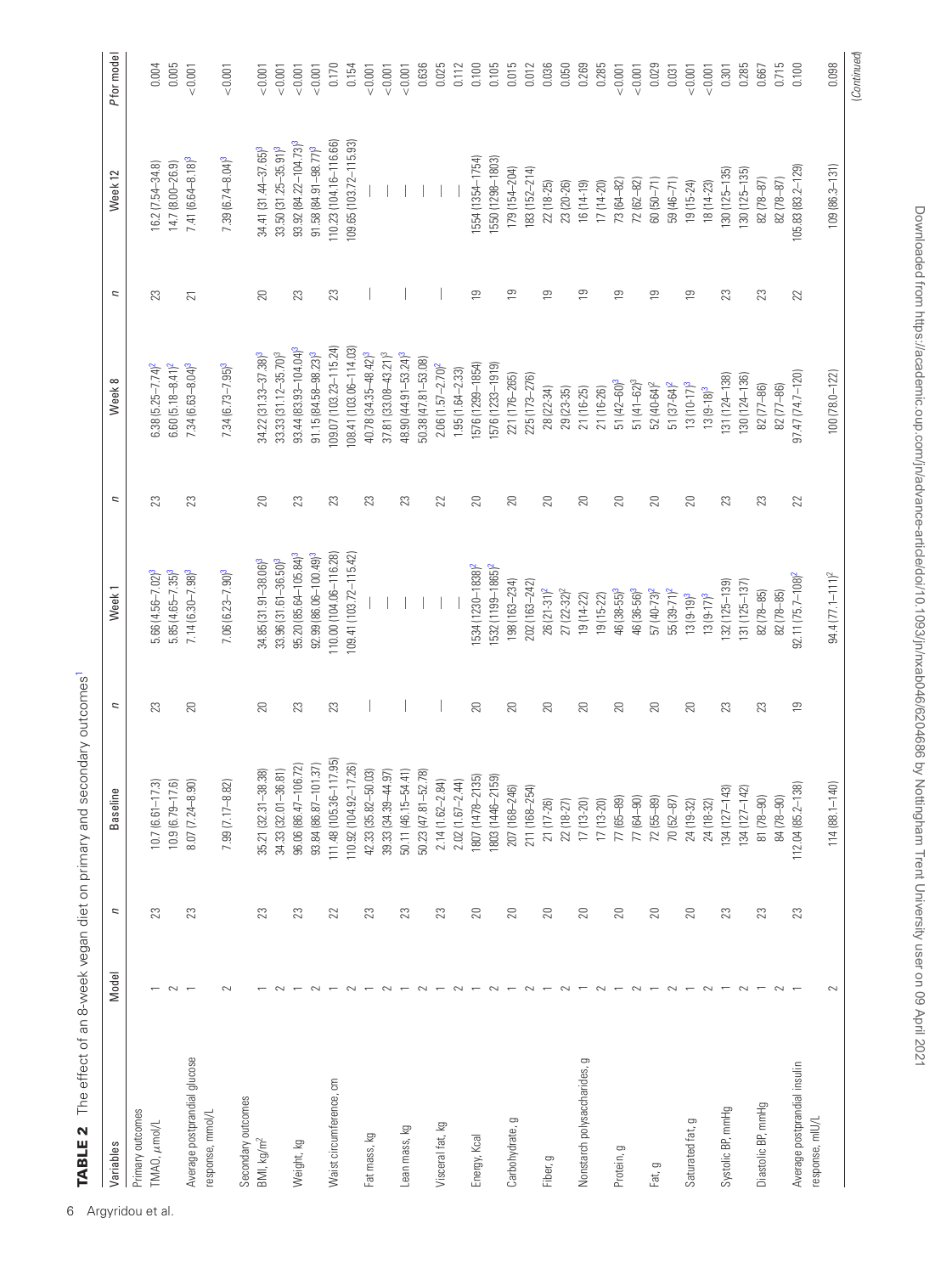| Total cholesterol, mmol/L       |    | <b>Baseline</b>     | и  | Week <sub>1</sub>        | Ξ  | Week 8                  | Ξ  | Week 12               | P for model  |
|---------------------------------|----|---------------------|----|--------------------------|----|-------------------------|----|-----------------------|--------------|
|                                 | 23 | $5.05(4.49 - 5.61)$ | 23 | $60(4.17 - 5.02)^3$      | 23 | $65(4.18 - 5.13)^3$     | 23 | $.87(4.43 - 5.30)$    | $\leq 0.001$ |
|                                 |    | $5.07(4.58 - 5.56)$ |    | $.62(4.23 - 5.00)^3$     |    | $-67(4.24 - 5.10)^3$    |    | $4.88(4.47 - 5.29)$   | $-0.001$     |
| HDL cholesterol, mmol/L         | 23 | $1.33(1.19 - 1.47)$ | 23 | $-20(1.10-1.31)^3$       | 23 | $.21(1.07 - 1.35)$      | 23 | $1.24(1.11 - 1.36)$   | 0.00         |
|                                 |    | $.31(1.18 - 1.44)$  |    | $19(1.08 - 1.30)^3$      |    | $1.19(1.06 - 1.33)$     |    | $1.22(1.12 - 1.31)^3$ | 0.005        |
| LDL cholesterol, mmol/L         | 23 | $2.97(2.45 - 3.49)$ | 23 | $2.58(2.20 - 2.97)^3$    | 23 | $2.66(2.24 - 3.09)^3$   | 23 | $2.87(2.51 - 3.22)$   | 0.00         |
|                                 |    | $3.04(2.60 - 3.48)$ |    | $2.65(2.30 - 2.99)^3$    |    | $2.71(2.36 - 3.07)^3$   |    | $2.92(2.59 - 3.25)$   | < 0.001      |
| Total cholesterol ratio/HDL     | 23 | $3.93(3.45 - 4.42)$ | 23 | $.92(3.48 - 4.36)$       | 23 | $4.01(3.50 - 4.52)$     | 23 | $4.02(3.68 - 4.37)$   | 0.804        |
|                                 |    | $3.99(3.52 - 4.46)$ |    | $3.98(3.58 - 4.39)$      |    | 4.08 (3.59-4.56)        |    | $4.09(3.78 - 4.40)$   | 0.745        |
| Triglycerides, mmol/L           | 23 | $1.88(1.46 - 2.42)$ | 23 | $1.78(1.48 - 2.15)$      | ಔ  | $1.79(1.47 - 2.19)$     | 23 | $1.70(1.41 - 2.06)$   | 0.140        |
|                                 |    | $1.78(1.41 - 2.25)$ |    | $1.71(1.46 - 2.02)$      |    | $1.75(1.45 - 2.10)$     |    | 1.64 (1.39-1.94)      | 0.101        |
| Creatinine, umol/L              | 23 | $70.2$ (63.2-77.3)  | 23 | 70.6 (65.1-76.0)         | 23 | $66.7(61.5 - 71.8)^2$   | 23 | $68.5(62.2 - 74.8)$   | < 0.001      |
|                                 |    | $72.9(67.7 - 78.1)$ |    | 73.1 (70.3-75.9)         |    | $68.9(65.8 - 72.0)^2$   |    | 70.8 (66.6-75.1       | < 0.001      |
| eGFR, mL·min $ 2 - 1.73$ m $ 3$ | 23 | $97.8(89.2 - 107)$  | 23 | $95.4(90.0 - 101)$       | ಔ  | $103(94.6 - 111)^2$     | 23 | 100 (92.1–109)        | $-0.00$      |
|                                 |    | $97.1(89.8 - 105)$  |    | 95.3 (90.3-100)          |    | $102(96.6 - 109)^2$     |    | $100(93.9-106)$       | $-0.007$     |
| Urea, mmol/L                    | 22 | $5.29(4.72 - 5.94)$ | 22 | $4.11(3.74 - 4.53)^3$    | 22 | $4.26(3.79 - 4.78)^3$   | 23 | $5.10(4.69 - 5.56)$   | $-0.00$      |
|                                 |    | $5.27(4.72 - 5.88)$ |    | $4.13(3.75 - 4.43)^3$    |    | $4.29(3.81 - 4.84)^3$   |    | $5.13(4.70 - 5.60)$   | < 0.001      |
| S                               | 22 | 77.5 (69.5-86.4)    | 22 | $59.3$ $(53.5 - 65.8)^3$ | ត  | $66.5(57.01 - 77.48)^3$ | 23 | 77.7 (68.0-88.9)      | $-0.00$      |
|                                 |    | $73.9(67.5 - 81.0)$ |    | $57.1$ $(52.1 - 62.7)^3$ |    | 64.1 (55.4–74.1)3       |    | 74.5 (67.4-82.2)      | $-0.00$      |
| CRP, mg/L                       | 23 | $3.93(2.75 - 5.62)$ | 22 | $3.81(2.90 - 5.00)$      | 22 | $3.86(2.86 - 5.23)$     | 23 | $4.12(3.12 - 5.45)$   | 0.782        |
|                                 |    | $3.45(2.47 - 4.80)$ |    | $3.43$ $(2.52 - 4.66)$   |    | $3.48(2.51 - 4.82)$     |    | $3.80(2.73 - 5.28)$   | 0.678        |

trimethylamine-N-oxide; UCR, urea to creatinine ratio.

וווווופוווקאפוווווופ-וירטעני, טכרי, טופפ<br>2 בין 2025 compared to baseline.<br>3 בין 2010 compared to baseline.  $2P < 0.025$  compared to baseline.

 $3P < 0.01$  compared to baseline.

# <span id="page-6-2"></span><span id="page-6-1"></span><span id="page-6-0"></span>TABLE 2 (Continued) **TABLE 2** (Continued)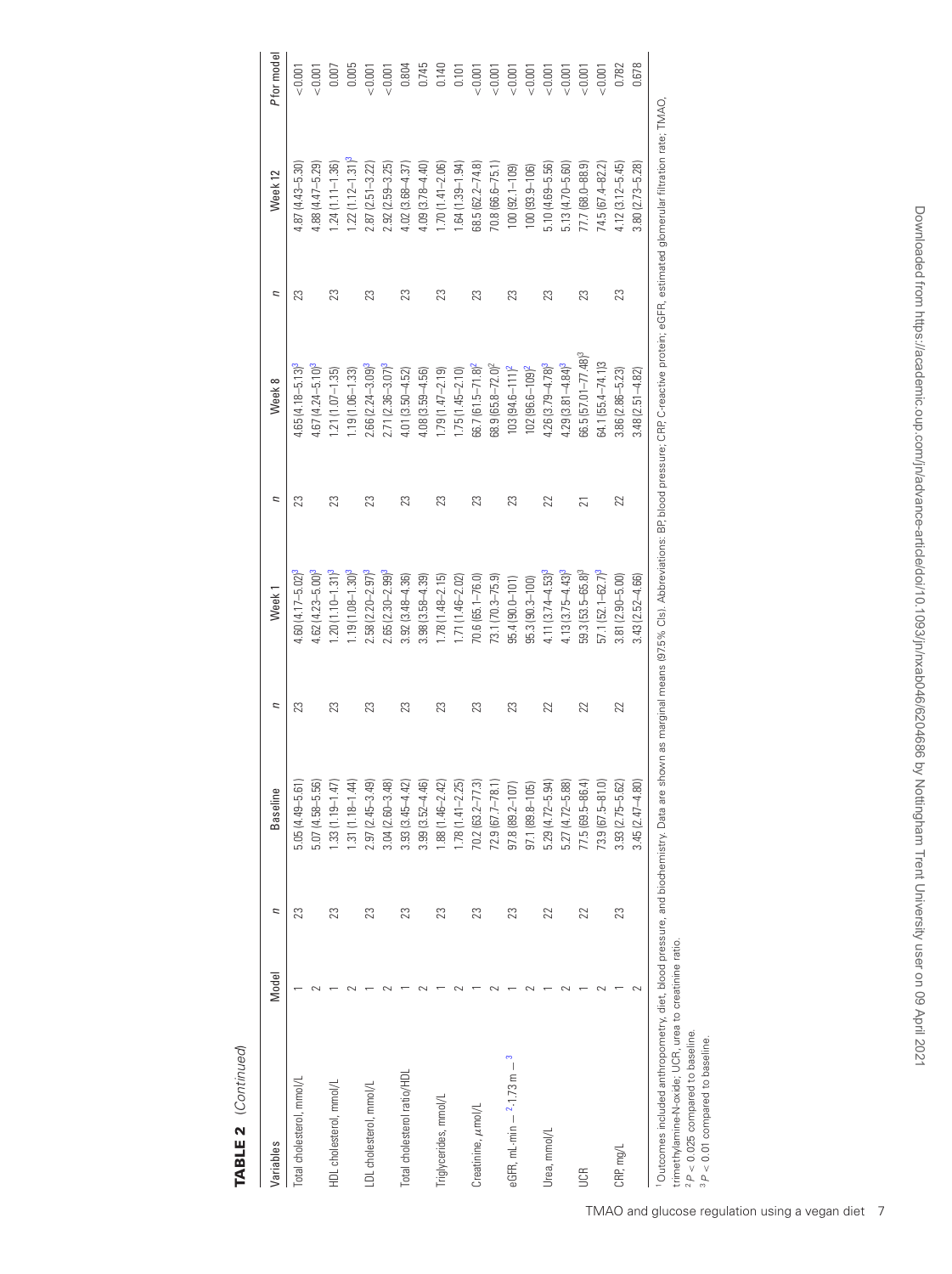<span id="page-7-0"></span>

**FIGURE 2** (A) Mean postprandial glucose [±SE] and (B) mean fasting TMAO [±SE] at each visit before and after an 8-week vegan diet. Data show marginal means (97.5% CIs) adjusted for age, sex, ethnicity, and weight. \*Different from baseline at a  $P$  value  $< 0.025$ ;  $*$ \*different from baseline at a P value < 0.01. Data are original to this manuscript. TMAO, trimethylamine-N-oxide.

baseline. The amount of moderate to vigorous physical activity was similar across all time points after adjustment for wear time. Adjusting for physical activity variables did not affect the interpretation of the findings for the primary outcomes (**Supplemental Table 5**).

#### **Discussion**

In this interventional, single-group, prospective trial, plasma TMAO levels were reduced and glucose tolerance improved after 1 week of a vegan diet in omnivores with dysglycemia or obesity, and both outcomes remained improved after 8 weeks of the intervention. The effect of a vegan diet on glucose was independent of the effect on TMAO and visa versa, suggesting the results for 1 were independent of the other. The dietary intervention also elicited a reduction in total cholesterol and improvements in markers of kidney function. To our knowledge, this is the first interventional study to investigate the impact of a vegan diet on TMAO levels in adults at risk of cardiometabolic disease.

Plant-based diets (including vegan diets) have been seen to provide nutritional advantages compared with omnivorous diets, with benefits for cardiovascular health, blood pressure and plasma lipids [\(24,](#page-9-1) [25\)](#page-9-2). This study further demonstrates that a vegan diet substantially improves glucose tolerance whilst providing the novel finding that levels of TMAO are also reduced. These results confirm the research hypothesis, which was supported by clinical data indicating that regular consumption of meat is a risk factor for type 2 diabetes and increased levels of TMAO  $(5, 26)$  $(5, 26)$  $(5, 26)$ . This intervention study also supports a previous, larger observational study showing that those that adhered to a vegan diet had substantially lower TMAO levels [\(9\)](#page-8-6). Changes observed after 1 week of the vegan diet are also in line with existing evidence confirming that the gut microbiome can rapidly respond to an altered diet [\(27\)](#page-9-4).

Whilst weight loss was not encouraged in this intervention, a mean weight loss of 2.6 kg was observed after the 8-week vegan diet. However, the effect of the vegan diet on TMAO and glucose tolerance was not affected when adjusting for weight at baseline and follow-up. Furthermore, changes in both

glucose tolerance and TMAO levels were already evident at 1 week, despite greater weight loss occurring after 8 weeks. These results are in keeping with known mechanisms for the production of TMAO, which are related to the ingestion of specific nutrients, such as choline and carnitine, or to consumption of fish [\(9\)](#page-8-6) rather than energy intake per se. The results for glucose tolerance are also supported by known mechanisms. For instance, vegan diets appear to increase the intake of protective nutrients, such as fiber [\(28\)](#page-9-5). An increased intake of dietary fiber, predominately soluble fiber, has been shown to improve glycemic control in individuals with type 2 diabetes [\(29\)](#page-9-6). Indeed, a number of studies have shown that nonviscous dietary fiber intake in the form of resistant starch may improve glycemic control by delaying gastric emptying, thus reducing the rate of glucose absorption and decreasing the rate of glucose uptake [\(26,](#page-9-3) [29\)](#page-9-6). However, a previous study in those with type 2 diabetes suggested that although a vegan diet resulted in improved glycemic control over the longer-term in comparison to a standard diet  $(30)$ , the benefit did not appear to be fully independent of weight loss. Therefore, the full extent to which the health benefits of a vegan diet are dependent on, or independent of, weight loss requires further research.

Importantly, this research study suggests that the effects of a vegan diet on improved glucose tolerance were independent of the reduction in TMAO, which could indicate that the reduction in TMAO precipitated by a vegan diet is not directly involved in promoting improved glucose tolerance. This is in contrast with some evidence in laboratory animal models and humans that TMAO may affect the glucose metabolism  $(12, 12)$  $(12, 12)$ [31,](#page-9-8) [32\)](#page-9-9). However, it is consistent with other studies which found no link between TMAO and markers of cardiometabolic health [\(33\)](#page-9-10). This also reflects the wider literature, where the role of TMAO as a causal marker of cardio-metabolic disease in humans is debated [\(34\)](#page-9-11), despite the wealth of mounting animal and observational research supporting causal mechanisms or associations [\(35\)](#page-9-12). Taken together, whilst this study suggestions a vegan diet acts to substantially reduce TMAO levels, the therapeutic importance of this reduction to improving cardiometabolic health has not been fully established and requires further research.

The effects of the vegan diet on the primary outcomes were supported by secondary outcomes, where a reduction in total cholesterol and improvements in markers of renal function were also demonstrated. An improved lipid profile has consistently been reported following a vegan diet [\(7\)](#page-8-18). However, the finding that a vegan diet may also improve markers of renal function is novel and of potential clinical importance. Chronic kidney disease is associated with dysglycemia and is a major risk factor for chronic kidney disease [\(36,](#page-9-13) [30\)](#page-9-7). There is emerging observational evidence that plant-based diets are associated with a reduced risk of chronic kidney disease and with better renal functioning [\(37\)](#page-9-14), as proposed mechanisms related to plant-based diets are lower in sulfur-containing amino acids and phosphate [\(38\)](#page-9-15). In addition, the same animal proteins that are related to the formation of TMAO, namely choline and carnitine, are also thought to increase the production of uremic toxins, which are renally eliminated and may cause impaired renal function [\(39\)](#page-9-16). This study adds to this emerging observational evidence by suggesting that in adults at risk of cardiometabolic disease, eliminating meat from the diet results in improved renal function in the absence of chronic kidney disease. This finding therefore supports the need for further intervention research into the efficacy and effectiveness of plant-based diets in the prevention and management of chronic kidney disease.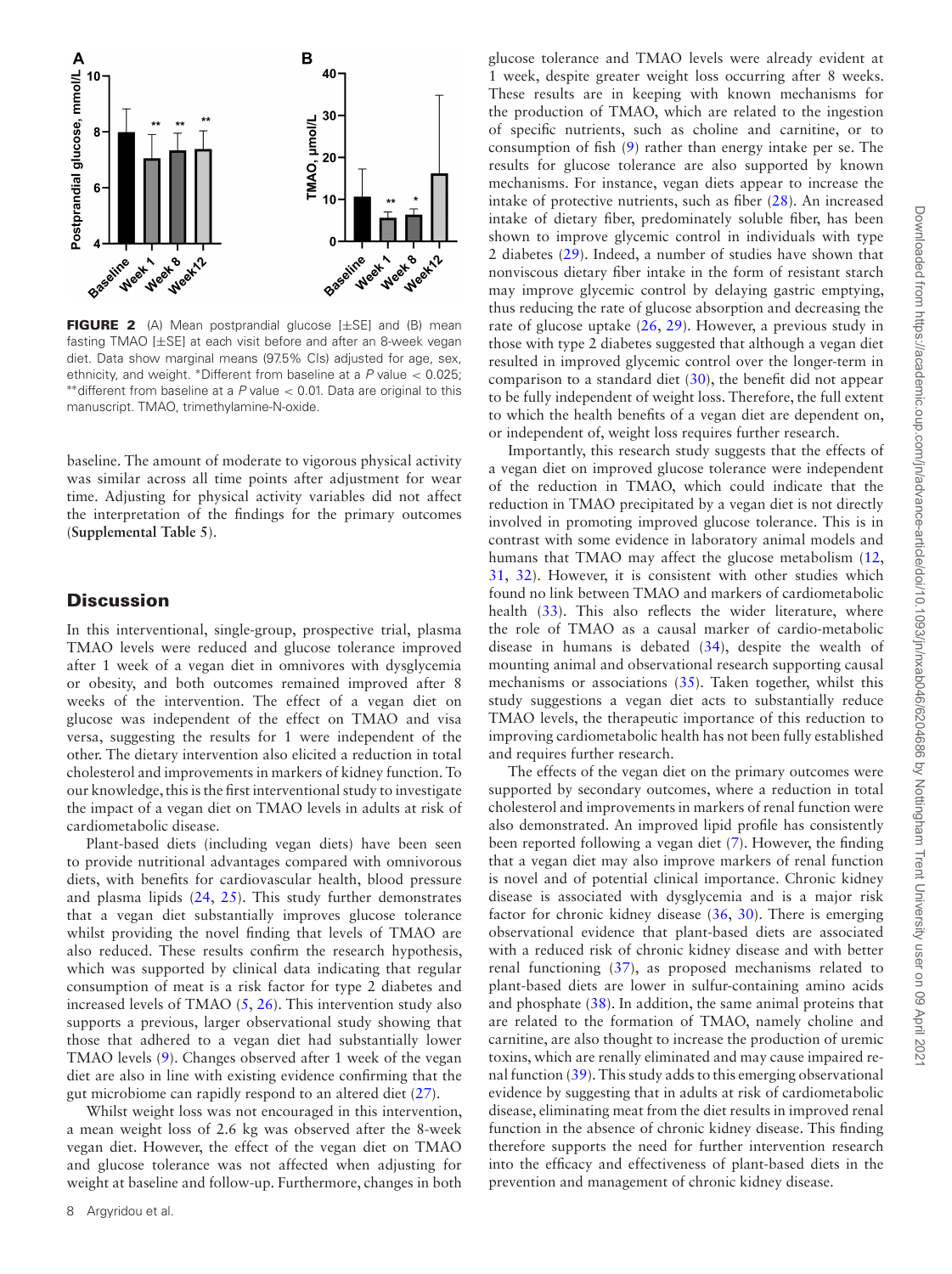This study has several strengths. It provides novel evidence in a high-risk cohort, which adds to the evidence around the potential efficacy of a vegan diet in type 2 diabetes and CVD prevention. Secondly, this is the first study, to our knowledge, demonstrating that a vegan diet markedly reduces levels of TMAO. Moreover, the dietary compliance rates were high throughout the intervention, further supporting the feasibility of a vegan diet intervention among this population. In fact, the acceptability of a vegan diet in clinical studies is found to be analogous to that of moderately low-fat diet [\(40\)](#page-9-17). Nevertheless, there are some important limitations. While this study provides an initial proof of concept using an interventional before and after design, the absence of a control group means causality cannot be confirmed, and results may have been caused by cooccurring changes to other health behaviors. It is also possible that the marked reductions to saturated fat intake and increased fiber intake or the modest changes to body weight observed in this study would have provided metabolic benefits independent of a vegan diet. However, adjustment for these changes did not affect the study findings.

In conclusion, this is the first study to show that an 8-week vegan diet can elicit decreases in plasma TMAO levels when compared to baseline in individuals at risk of cardiometabolic disease, whilst also contributing to mounting experimental research showing that vegan diets lead to markedly improved glucose tolerance, independent of weight reduction. This study should be used to inform future type 2 diabetes and CVD prevention and management interventions and trials. In particular, the longer-term clinical relevance of reducing TMAO levels needs to be elucidated.

#### **Acknowledgments**

We thank all the participants who took part in the Plant Your Health study. We thank the National Institute for Health Research (NIHR) Leicester Biomedical Research Centre and NIHR Applied Research Collaboration East Midlands.

The authors' responsibilities were as follows – SA: participated in the study design, conducted the research, gave dietetic instruction/support, analyzed the data, and drafted the manuscript; MJD: participated in the study design and reviewed the manuscript for critical content; GJHB: participated in conducting the research and reviewed the manuscript for critical content; DB, TS: provided essential materials for the analysis of trimethylamine-N-oxide and reviewed the manuscript for critical content; NPD: analyzed the physical activity data and reviewed the manuscript for critical content; KK, AVR, ACS: reviewed the manuscript for critical content; TY: participated in the study design and data analysis, reviewed the manuscript for critical content, and has primary responsibility for the final content; and all authors: read and approved the final manuscript.

# **References**

- <span id="page-8-0"></span>1. World Health Organization. Diabetes [Internet]. 2018. Available from: <https://www.who.int/news-room/fact-sheets/detail/diabetes>
- <span id="page-8-1"></span>2. Zhang P, Zhang X, Brown J, Vistisen D, Sicree R, Shaw J, Nichols G. Global healthcare expenditure on diabetes for 2010 and 2030. Diabetes Res Clin Pract. 2010;87:293–301.
- <span id="page-8-2"></span>3. Einarson TR, Acs A, Ludwig C, Panton UH. Prevalence of cardiovascular disease in type 2 diabetes: A systematic literature review of scientific evidence from across the world in 2007–2017. Cardiovasc Diabetol. 2018;17:83–101.
- <span id="page-8-3"></span>4. Ajala O, English P, Pinkney J. Systematic review and meta-analysis of different dietary approaches to the management of type 2 diabetes. Am J Clin Nutr. 2013;97:505–16.
- <span id="page-8-4"></span>5. Barnard ND, Cohen J, Jenkins DJ, Turner-McGrievy G, Gloede L, Jaster B, Seidl K, Green AA, Talpers S. A low-fat vegan diet improves glycemic control and cardiovascular risk factors in a randomized clinical trial in individuals with type 2 diabetes. Diabetes Care. 2006;29: 1777–83.
- 6. Dinu M, Abbate R, Gensini GF, Casini A, Sofi F. Vegetarian, vegan diets and multiple health outcomes: A systematic review with meta-analysis of observational studies. Crit Rev Food Sci Nutr. 2016;3640–3649.
- <span id="page-8-18"></span>7. Yokoyama Y, Levin SM, Barnard ND. Association between plant-based diets and plasma lipids: A systematic review and meta-analysis. Nutr Rev. 2017;75:683–98.
- <span id="page-8-5"></span>8. International Agency for Research on Cancer. Agents classified by the International Agency for Research on Cancer monographs, volumes 1– [120 \[Internet\]. 2017. Available from:](http://monographs.iarc.fr/ENG/Classification/latest_classif.php) http://monographs.iarc.fr/ENG/C lassification/latest\_classif.php
- <span id="page-8-6"></span>9. Koeth RA, Wang Z, Levison BS, Buffa JA, Org E, Sheehy BT, Britt EB, Fu X, Wu Y, Li L. Intestinal microbiota metabolism of L-carnitine, a nutrient in red meat, promotes atherosclerosis. Nat Med. 2013;19:576– 85.
- <span id="page-8-7"></span>10. Heianza Y, Ma W, Manson JE, Rexrode KM, Qi L. Gut microbiota metabolites and risk of major adverse cardiovascular disease events and death: A systematic review and meta-analysis of prospective studies. J Am Heart Assoc. 2017;6, e004947–73.
- <span id="page-8-8"></span>11. Qi J, You T, Li J, Pan T, Xiang L, Han Y, Zhu L. Circulating trimethylamine N-oxide and the risk of cardiovascular diseases: A systematic review and meta-analysis of 11 prospective cohort studies. J Cell Mol Med. 2018;22:185–94.
- <span id="page-8-9"></span>12. Gao X, Liu X, Xu J, Xue C, Xue Y, Wang Y. Dietary trimethylamine N-oxide exacerbates impaired glucose tolerance in mice fed a high fat diet. J Biosci Bioeng. 2014;118:476–81.
- <span id="page-8-10"></span>13. Miller CA, Corbin KD, da Costa KA, Zhang S, Zhao X, Galanko JA, Blevins T, Bennett BJ, O'Connor A, Zeisel SH. Effect of egg ingestion on trimethylamine-N-oxide production in humans: A randomized, controlled, dose-response study. Am J Clin Nutr. 2014;100: 778–86.
- 14. Cho CE, Taesuwan S, Malysheva OV, Bender E, Tulchinsky NF, Yan J, Sutter JL, Caudill MA. Trimethylamine-N-oxide (TMAO) response to animal source foods varies among healthy young men and is influenced by their gut microbiota composition: A randomized controlled trial. Mol Nutr Food Res. 2017;61.
- 15. Cho CE, Taesuwan S, Malysheva OV, Bender E, Yan J, Caudill MA. Choline and one-carbon metabolite response to egg, beef and fish among healthy young men: A short-term randomized clinical study. Clin Nutr Exp. 2016;10:1–11.
- <span id="page-8-11"></span>16. British National Formulary. Oral glucose tolerance test [Internet]. 2017. Available from: https://www.evidence.nhs.uk/formulary/bnf/curr ent/6-endocrine-system/61-drugs-used-in-diabetes/616-diagnostic-an [d-monitoring-devices-for-diabetes-mellitus/oral-glucose-tolerance-test](https://www.evidence.nhs.uk/formulary/bnf/current/6-endocrine-system/61-drugs-used-in-diabetes/616-diagnostic-and-monitoring-devices-for-diabetes-mellitus/oral-glucose-tolerance-test)
- <span id="page-8-12"></span>17. Yates T, Edwardson CL, Celis-Morales C, Biddle SJH, Bodicoat D, Davies MJ, Esliger D, Henson J, Kazi A, Khunti K, et al. Metabolic effects of breaking prolonged sitting with standing or light walking in older South Asians and white Europeans: A randomized acute study. J Gerontol A Biol Sci Med Sci. 2020;75:139–46.
- <span id="page-8-13"></span>18. Suzuki T, Heaney LM, Bhandari SS, Jones DJ, Ng LL. Trimethylamine N-oxide and prognosis in acute heart failure. Heart. 2016;102: 841–8.
- <span id="page-8-14"></span>19. Levey AS, Bosch JP, Lewis JB, Greene T, Rogers N, Roth D. A more accurate method to estimate glomerular filtration rate from serum creatinine: A new prediction equation. Modification of diet in Renal Disease Study Group. Ann Intern Med. 1999;130:461–70.
- <span id="page-8-15"></span>20. Migueles JH, Rowlands AV, Huber F, Sabia S, Hees VT. GGIR: A research community–driven open source R package for generating physical activity and sleep outcomes from multi-day raw accelerometer data. JMPB. 2019;2:188–96.
- <span id="page-8-16"></span>21. Esposito K, Marfella R, Ciotola M, Di Palo C, Giugliano F, Giugliano G, D'Armiento M, D'Andrea F, Giugliano D. Effect of a Mediterranean-style diet on endothelial dysfunction and markers of vascular inflammation in the metabolic syndrome: A randomized trial. JAMA. 2004;292:1440–6.
- <span id="page-8-17"></span>22. Abdul-Ghani MA, Jenkinson CP, Richardson DK, Tripathy D, DeFronzo RA. Insulin secretion and action in subjects with impaired fasting glucose and impaired glucose tolerance: Results from the Veterans Administration Genetic Epidemiology Study. Diabetes. 2006;55:1430–5.